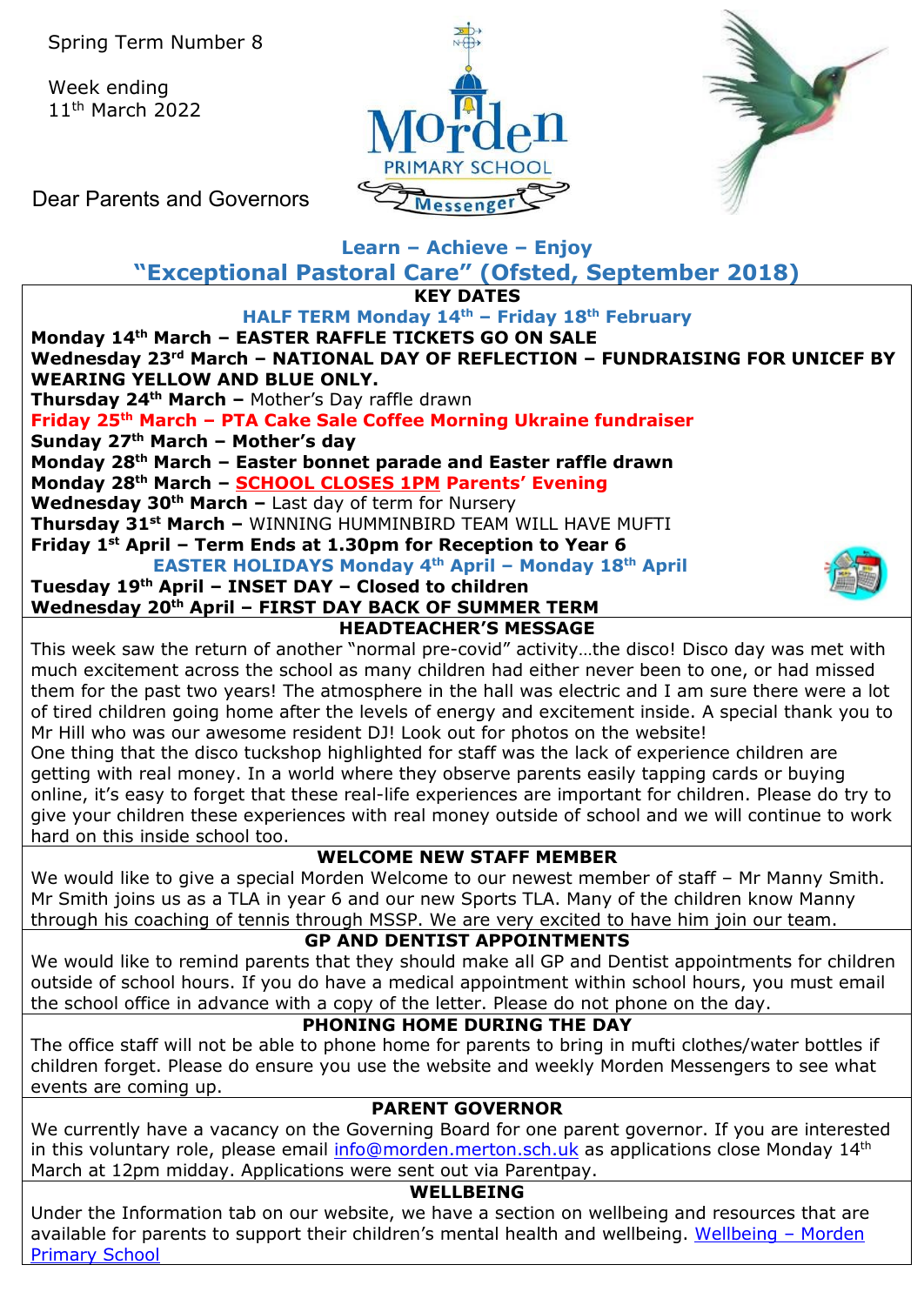## **NATIONAL DAY OF REFLECTION 23 MARCH 2022**



Join us on 23 March, the second anniversary of the first UK lockdown, for a National Day of Reflection to reflect on our collective loss, support those who've been bereaved, and hope for a brighter future.

In addition, this year we would like to hold our Ukrainian families close in our thoughts. The Sunflower is the national flower of Ukraine. After discussion with our school council, this year Morden will acknowledge the National Day of Reflection's daffodil alongside the sunflower. Children will tie yellow and blue ribbons and balloons around school to show our support. We will plant daffodils and sunflowers

around the school- last year's daffodils are in bloom now! In exchange for wearing blue and yellow clothes, we ask that a small donation is made via Parentpay. All donations will be sent to UNICEF – a charity that is currently supporting Ukrainian refugee children.

# Join us for a

National Day of Reflection 23 March

**The Morden PTA will also be holding a cake sale on Friday 25th March to raise money for Ukrainian refugee families. Look out for further information.** 

## **EAT THEM TO DEFEAT THEM**

Next week is all about defeating the broccoli! Remember to send photos in of you defeating the vegetable of the week if you want to feature in the Morden Messenger!

Also, don't forget to get your child to return their home sticker chart for entry into a competition when they have tried all 5 vegetables in the campaign.



#### **UNIFORM EXPECTATIONS**

After the Easter holidays, we will begin to expect all children to adhere fully to our uniform policy. In particular, we will be focusing on shoes that are worn. We require and expect all children to wear black suitable shoes. Ankle boots should not be worn as uniform. Trainers should only be worn on PE days.

#### **LEARNERS OF THE WEEK**

Congratulations this week's Learners of the Week

#### w/e 11<sup>th</sup> March Week 9

| <b>CLASS</b>  | <b>LEARNER OF THE WEEK</b> |                                                              | <b>HIGH 5 - VALUE WINNER</b> |                                                  |
|---------------|----------------------------|--------------------------------------------------------------|------------------------------|--------------------------------------------------|
|               | <b>NAME</b>                | <b>REASON</b>                                                | <b>NAME</b>                  | <b>REASON</b>                                    |
| Yellow        | Maisie                     | For creating an amazing robot for her home<br>learning task. | Naomi                        | Respect - for always using her manners!          |
| Red           | Alfie                      | For writing an amazing story at home. Well<br>done, Alfie.   | Borislav                     | Respect - for always remembering his<br>manners. |
| Green         | Frankie-                   | For putting in 100% effort in all her                        | Adel                         | Responsibilty- you have been a superstar this    |
|               | Leigh                      | learning this week. Well done.                               |                              | week. Well done.                                 |
| Blue          | Taliah.                    | For the progress she is making in writing.                   | Davina                       | Teamwork - for always offering to help out!      |
| Purple        | Siana                      | For writing a thoughtful 'Mindfulness' story                 | Yusra                        | RESPECT - for having more respect towards        |
|               |                            | in Literacy.                                                 |                              | her learning.                                    |
| <b>Silver</b> | Ahan                       | For growing in confidence and participating                  | Bill                         | Teamwork - For being a helpful learning          |
|               |                            | lots of times during all lessons.                            |                              | partner.                                         |
| Gold          | Hamza                      | For being an excellent learning buddy to                     | Sebastian                    | RESPECT – for lovely manners $\odot$             |
|               |                            | the children he sits with in Gold Class -                    |                              |                                                  |
|               |                            | Hamza is always ready to help!                               |                              |                                                  |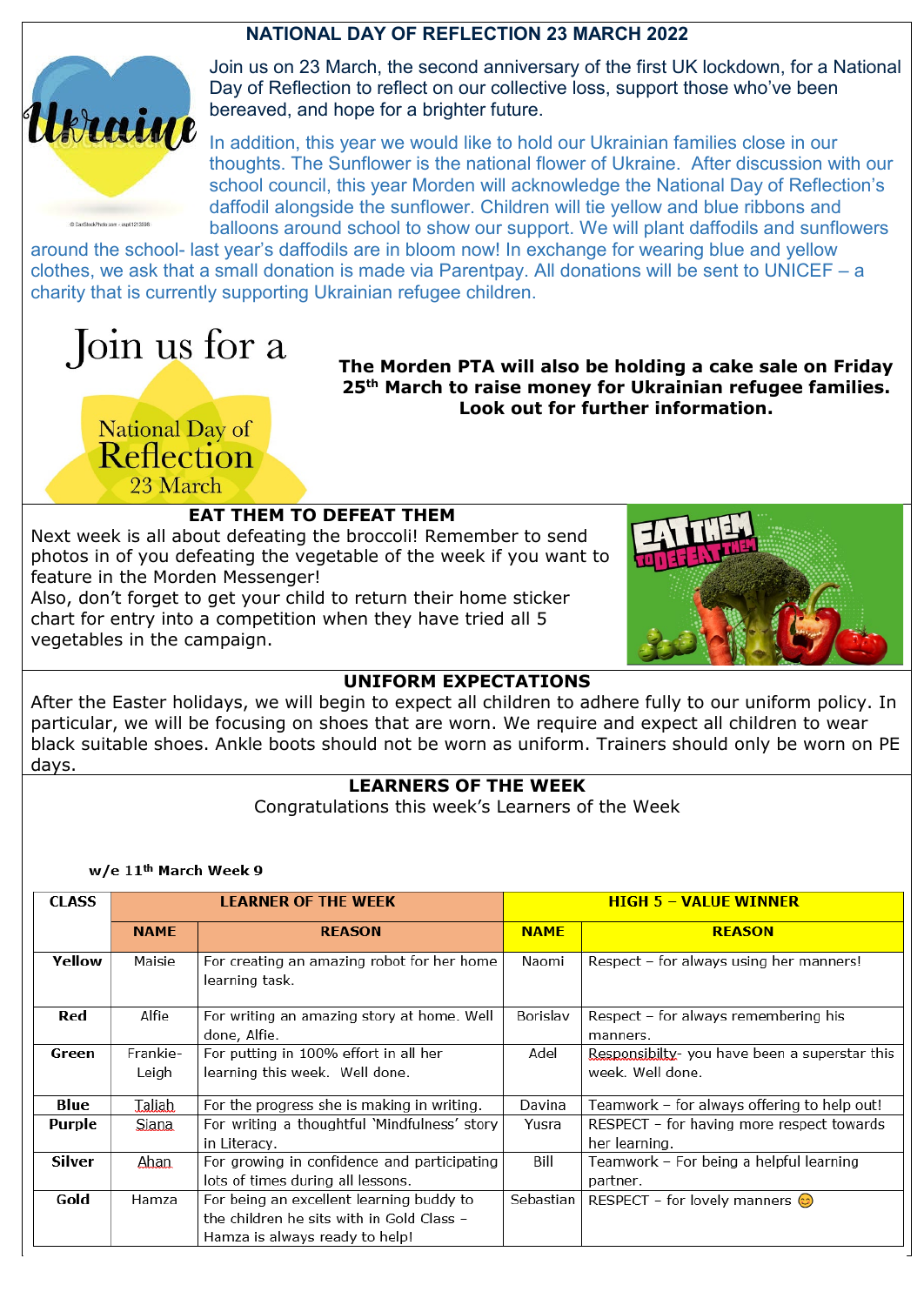

## **EASYFUNDRAISING FOR MORDEN PRIMARY**

260

244

216

191

272

28th Mar

Total

**Please remember to log onto this website prior to any online purchasing** as the school gets a small commission of what you purchase AT NO COST TO YOU. **Please tell your families and**  friends as well. 1. Go to<https://easyfundraising.org.uk/causes/mordenprimary> and join for free. 2. Over 3,000 online shops are included